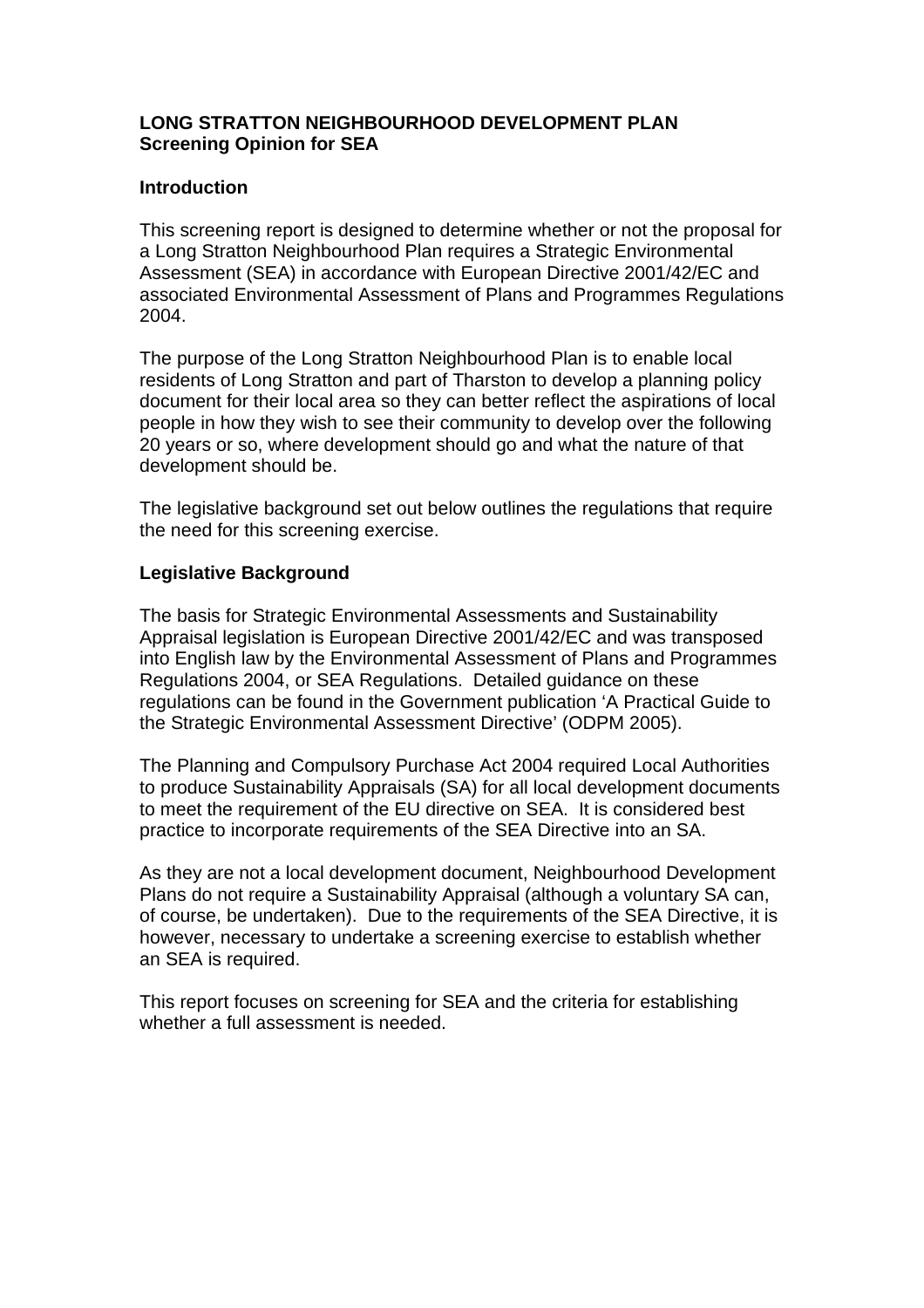# **Assessment**

Table 1 shows the assessment of whether the NDP will require a full SEA. The questions below are drawn from Figure 3 of the 'Practical Guide to the SEA Directive' which sets out how the SEA Directive should be applied.

| <b>Stage</b>                                                                                                                                                                                                                                                                                                                            | <b>Answer</b> | <b>Reason</b>                                                                                                                                                                                                                                                                             |
|-----------------------------------------------------------------------------------------------------------------------------------------------------------------------------------------------------------------------------------------------------------------------------------------------------------------------------------------|---------------|-------------------------------------------------------------------------------------------------------------------------------------------------------------------------------------------------------------------------------------------------------------------------------------------|
| 1. Is the Plan subject to preparation<br>and / or adoption by a national,<br>regional or local authority OR<br>prepared by an authority for adoption<br>through a legislative procedure by<br><b>Parliament of Government? (Article</b><br>2(a)                                                                                         | Yes           | The Neighbourhood Plan<br>will form part of the Local<br>Plan                                                                                                                                                                                                                             |
| 2. Is the Plan required by legislative,<br>regulatory or administrative<br>provisions? (Article 2(a))                                                                                                                                                                                                                                   | Yes           | Whilst a Neighbourhood<br>Plan may not in itself be<br>required, a plan of some<br>form covering land use is.<br>The Neighbourhood Plan is<br>addressing part of that<br>requirement and the<br>process for producing a<br>Neighbourhood Plan is<br>covered by legislative<br>provisions. |
| 3. Is the Plan prepared for<br>agriculture, forestry, fisheries,<br>energy, industry, transport, waste<br>management, telecommunications,<br>tourism, town and country planning<br>or land use, AND does it set a<br>framework for future development<br>consent of projects in Annexes I and<br>II to the SEA Directive? (Art. 3.2(a)) | <b>No</b>     | The Neighbourhood Plan is<br>prepared for town and<br>country planning land use,<br>but it is not anticipated that<br>it will be a tool to manage<br>development of the scale<br>set out in the projects listed<br>in Annexes I and II to the<br><b>SEA Directive.</b>                    |
| 5. Does the Plan determine use of<br>small areas at local level OR is it a<br>minor modification of a Plan subject<br>to Art 3.2? (Art. 3.3)                                                                                                                                                                                            | <b>No</b>     | It is understood that the<br>Neighbourhood Plan will<br>not seek to allocate areas<br>of land for development or<br>use                                                                                                                                                                   |
| 8. Is it likely to have a significant<br>effect on the environment? (Art. 3.5)                                                                                                                                                                                                                                                          | <b>No</b>     | See Table 2                                                                                                                                                                                                                                                                               |

Table 1: Establishing the need for SEA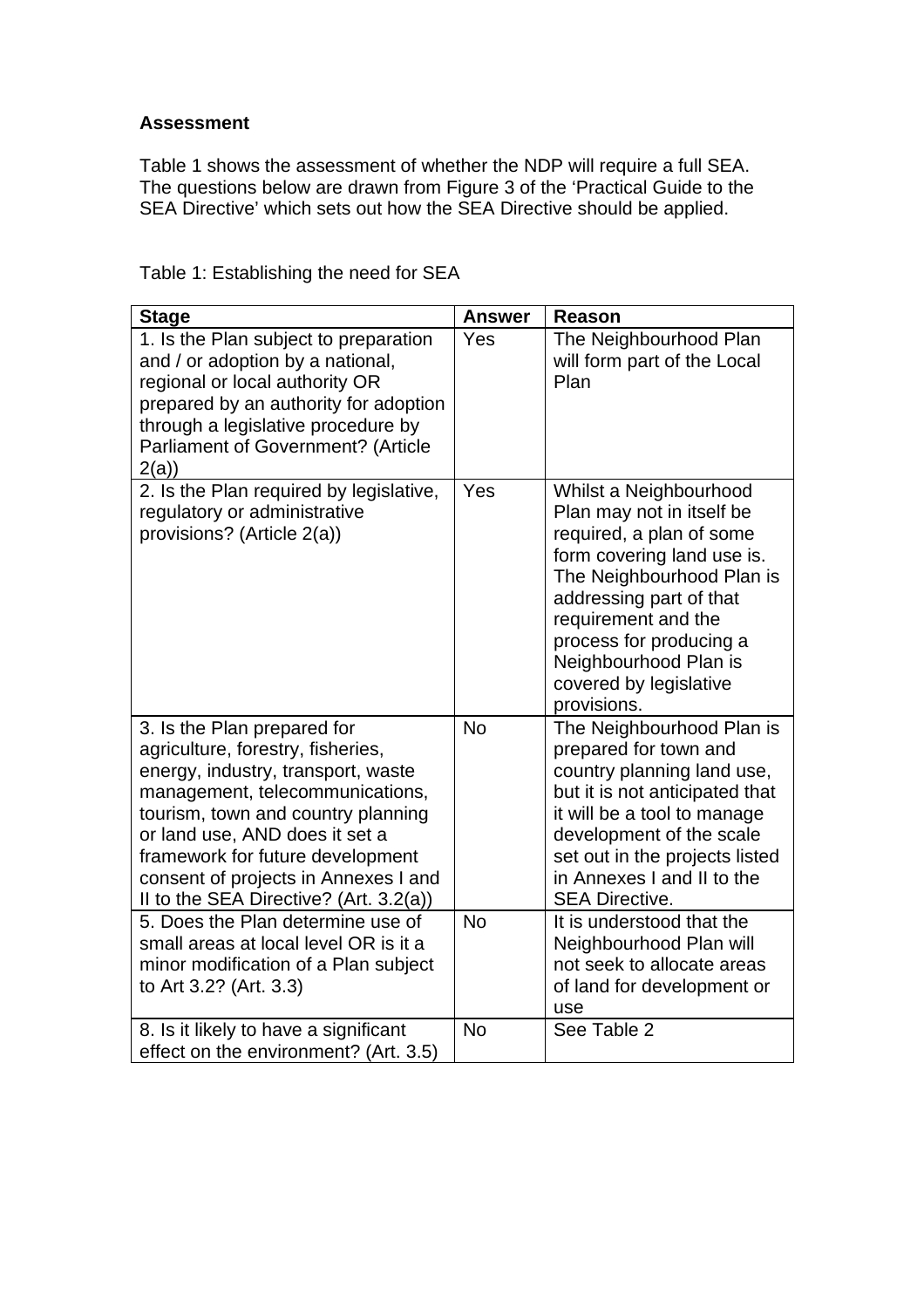Table 2: Determining the likely significance of effects

| <b>Criteria</b>                                                                                                                                                                                                   | Is there an<br>effect? | Is the effect<br>significant? | <b>Reason</b>                                                                                                                                                                                                                                                                                                                                                                                                                                                                             |
|-------------------------------------------------------------------------------------------------------------------------------------------------------------------------------------------------------------------|------------------------|-------------------------------|-------------------------------------------------------------------------------------------------------------------------------------------------------------------------------------------------------------------------------------------------------------------------------------------------------------------------------------------------------------------------------------------------------------------------------------------------------------------------------------------|
| The characteristics of plans and programmes, having regard, in particular to:                                                                                                                                     |                        |                               |                                                                                                                                                                                                                                                                                                                                                                                                                                                                                           |
| 1a) The degree to<br>which the Plan sets a<br>framework for projects<br>and other activities,<br>either with regard to<br>the location, nature,<br>size and operating<br>conditions or by<br>allocating resources | Yes                    | <b>No</b>                     | The Neighbourhood<br>Plan will provide<br>development<br>management policies<br>for future planning<br>applications to be<br>considered against. It<br>is understood that the<br>Plan will not allocate<br>land for new<br>development.<br>Therefore, the impact<br>of such policies on the<br>environment are likely<br>to be minor.                                                                                                                                                     |
| 1b) The degree to<br>which the Plan<br>influences other plans<br>and programmes<br>including those in a<br>hierarchy                                                                                              | Possibly               | <b>No</b>                     | The policies may<br>affect the<br>implementation of<br>non-strategic<br>Development<br><b>Management Policies</b><br>currently being<br>prepared by the<br><b>Greater Norwich</b><br>Development<br>Partnership within the<br>immediate area<br>(prepared by South<br>Norfolk Council,<br><b>Broadland District</b><br>Council, Norwich City<br><b>Council and Norfolk</b><br>County Council). It<br>will not influence or<br>impact on their more<br>general use across<br>the district. |
| 1c) The relevance of<br>the Plan for the<br>integration of<br>environmental<br>considerations in<br>particular with a view to<br>promoting sustainable                                                            | Yes                    | <b>No</b>                     | The Neighbourhood<br>Plan is likely to<br>include policies that<br>affect environmental<br>considerations, (for<br>example, transport,<br>housing and green                                                                                                                                                                                                                                                                                                                               |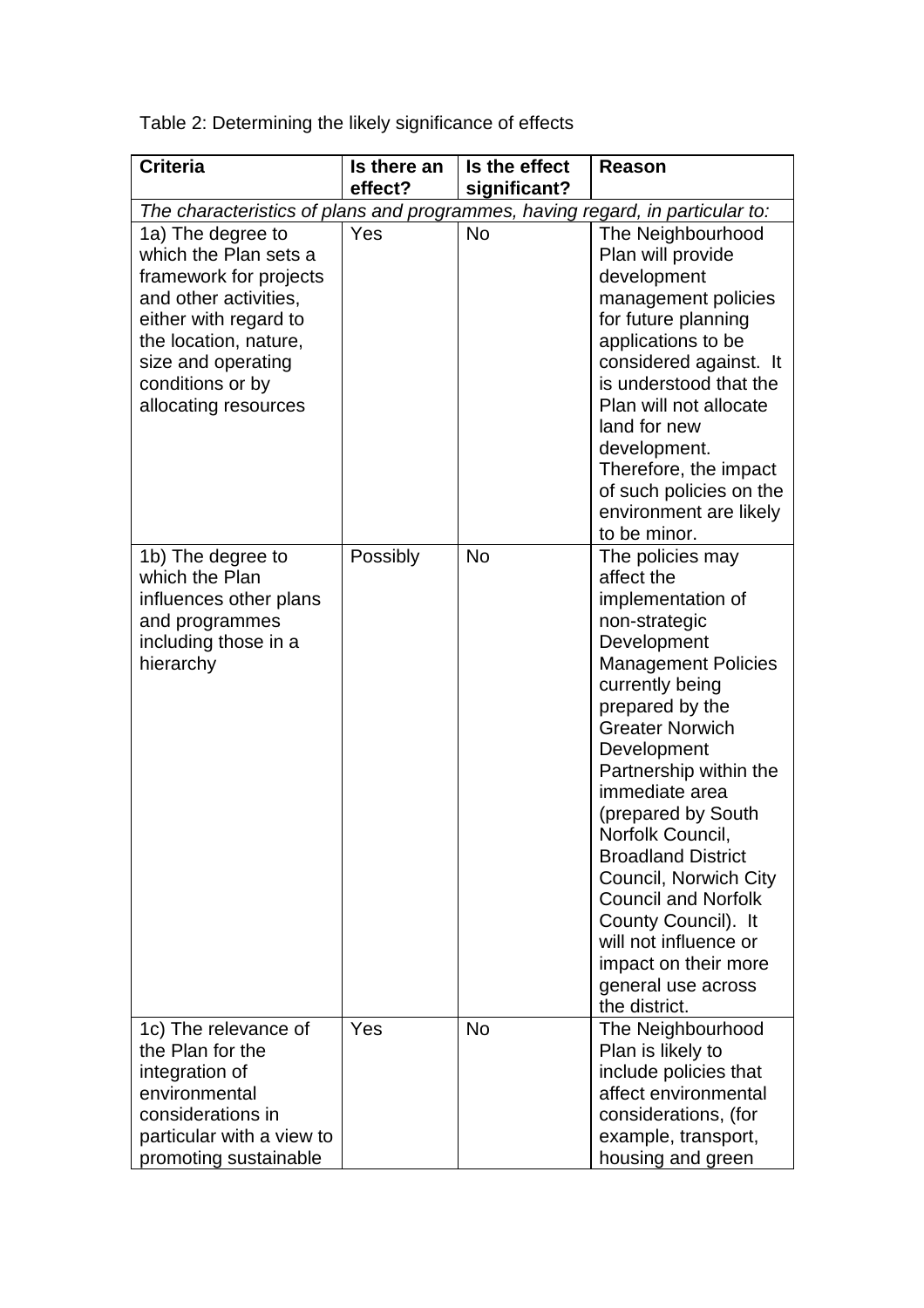| development                                                                                                                                                                                         |           |           | infrastructure policies<br>that relate to the<br>delivery of sustainable<br>development)                                                                                                                                                                                                                                                                                                                                                                                            |
|-----------------------------------------------------------------------------------------------------------------------------------------------------------------------------------------------------|-----------|-----------|-------------------------------------------------------------------------------------------------------------------------------------------------------------------------------------------------------------------------------------------------------------------------------------------------------------------------------------------------------------------------------------------------------------------------------------------------------------------------------------|
| 1d) Environmental<br>problems relevant to<br>the Plan                                                                                                                                               | Yes       | <b>No</b> | The Neighbourhood<br>Plan is to contain a<br>number of policies<br>relating to<br>environmental issues<br>(e.g. flood risk)                                                                                                                                                                                                                                                                                                                                                         |
| 1e) The relevance of<br>the Plan for the<br>implementation of<br>Community legislation<br>on the environment<br>(e.g. plans and<br>programmes linked to<br>waste-management or<br>water protection) | <b>No</b> | <b>No</b> | The Neighbourhood<br>Plan is not relevant to<br>the implementation of<br>European legislation<br>such as waste<br>management or water<br>protection                                                                                                                                                                                                                                                                                                                                 |
| Characteristics of the effects and of the area likely to be affected, having<br>regard, in particular to:                                                                                           |           |           |                                                                                                                                                                                                                                                                                                                                                                                                                                                                                     |
| 2a) The probability,<br>duration, frequency<br>and reversibility of the<br>effects                                                                                                                  | Yes       | <b>No</b> | Whilst there are likely<br>to be minor impacts<br>from the use of<br>policies in the<br>determination of<br>planning applications,<br>the absence of the<br>allocation of land or<br>the promotion of<br>major development<br>resulting in significant<br>changes in land-use<br>means that these<br>impacts are unlikely to<br>be significant and the<br>policies of the plan will<br>be applied in<br>conjunction with other<br>national and local<br>planning<br>policy/guidance |
| 2b) The cumulative<br>nature of the effects                                                                                                                                                         | Yes       | <b>No</b> | The Neighbourhood<br>Plan does not allocate<br>land or promote<br>significant new<br>development                                                                                                                                                                                                                                                                                                                                                                                    |
| 2c) The trans-boundary<br>nature of the effects                                                                                                                                                     | Yes       | <b>No</b> | There are no trans-<br>boundary issues                                                                                                                                                                                                                                                                                                                                                                                                                                              |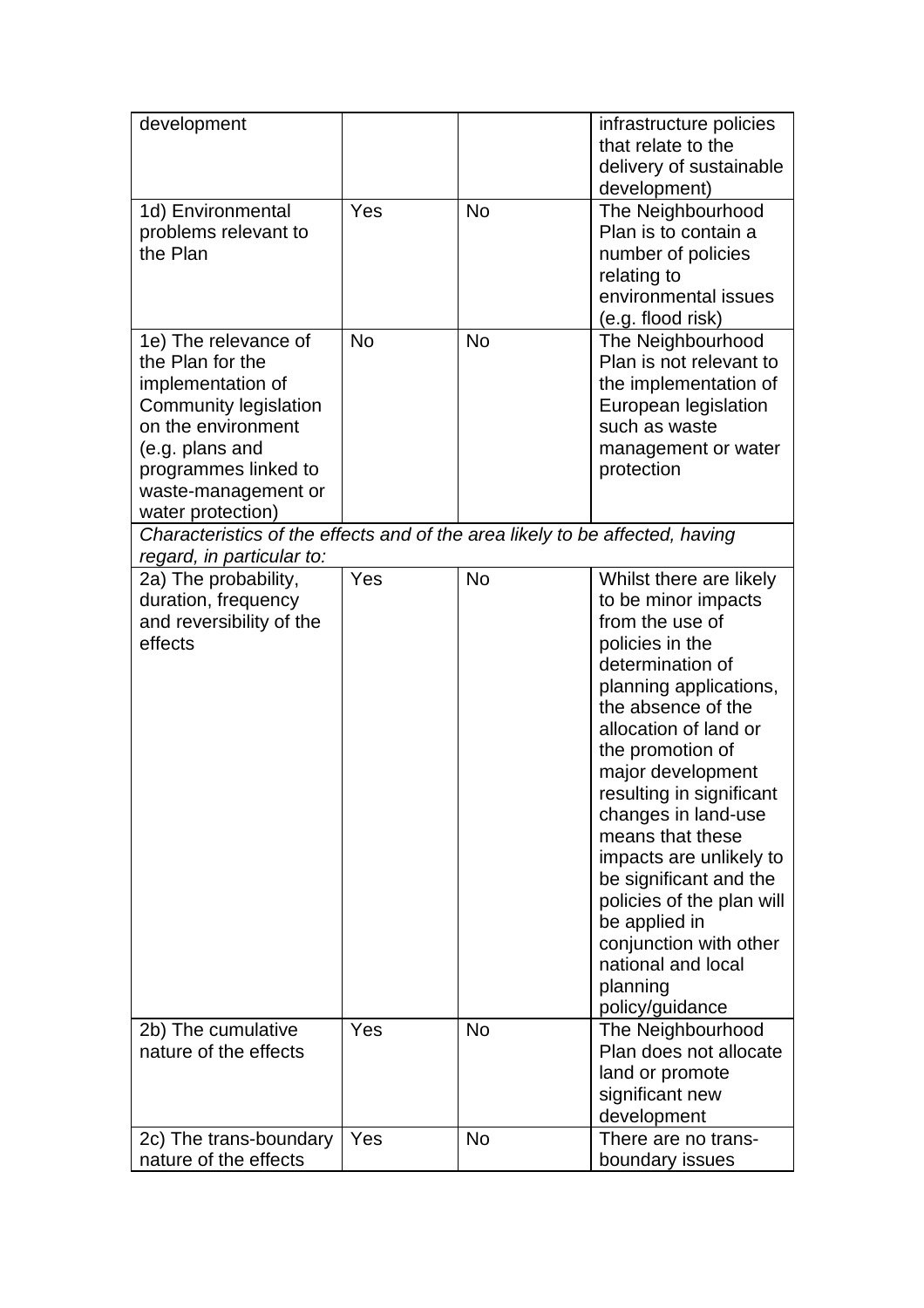|                                                                                                                                                                                                                                                                               |           |           | across member<br>states. Whilst it is<br>possible that<br>implementation of the<br>policies within the<br>Plan may have some<br>impact on<br>neighbouring<br>parishes, they are<br>unlikely to be of a<br>significant effect                                                  |
|-------------------------------------------------------------------------------------------------------------------------------------------------------------------------------------------------------------------------------------------------------------------------------|-----------|-----------|-------------------------------------------------------------------------------------------------------------------------------------------------------------------------------------------------------------------------------------------------------------------------------|
| 2d) The risks to human<br>health or the<br>environment (e.g. due<br>to accidents)                                                                                                                                                                                             | <b>No</b> | <b>No</b> | There are no<br>significant risks to<br>human health or the<br>environment                                                                                                                                                                                                    |
| 2e) The magnitude and<br>spatial extent of the<br>effects (geographical<br>area and size of the<br>population likely to be<br>affected)                                                                                                                                       | Yes       | <b>No</b> | The Plan relates to<br>the parish of Long<br>Stratton and part of<br>the Tharston and<br>Hapton parish area.<br>The absence of land<br>allocations or<br>promotion of<br>significant new<br>development in the<br>Plan mean that there<br>only likely to be minor<br>effects. |
| 2f) The value and<br>vulnerability of the area<br>likely to be affected<br>due to:<br>special<br>I)<br>natural<br>characteristics<br>or cultural<br>heritage,<br>exceeded<br>ii)<br>environmental<br>quality<br>standards or<br>limit values<br>iii)<br>intensive<br>land-use | Yes       | <b>No</b> | The Plan area<br>includes a small<br>number of Listed<br><b>Buildings</b>                                                                                                                                                                                                     |
| 2g) The effects on<br>areas or landscapes<br>which have a<br>recognised national,<br>Community or                                                                                                                                                                             | Yes       | <b>No</b> | The Plan area lies<br>adjacent to a number<br>of areas/landscapes<br>that are subject to<br>local designation. A                                                                                                                                                              |